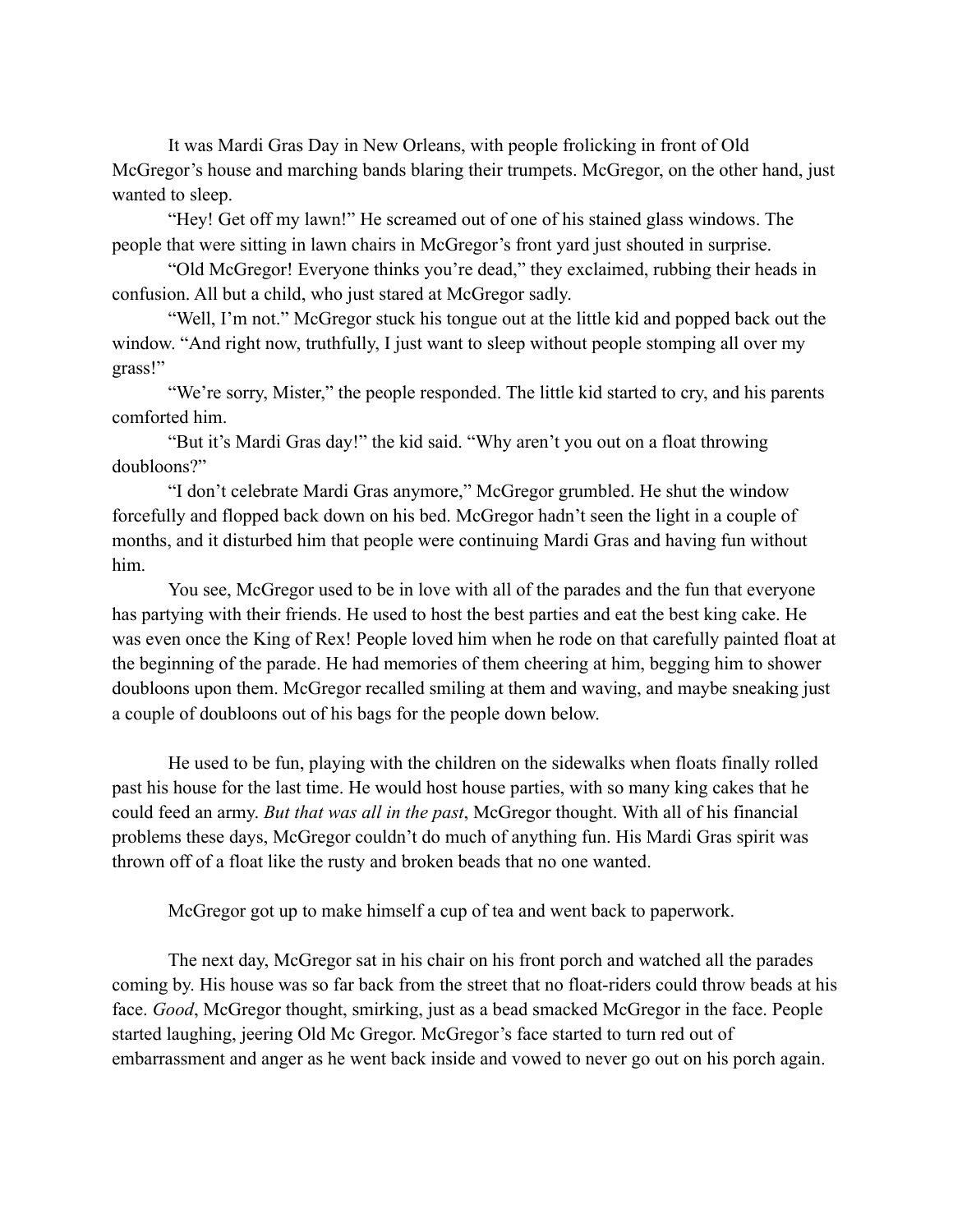A few weeks later, an eviction notice came to McGregor's door. If he didn't start paying his rent again, he wouldn't have anywhere to live. McGregor tore the stupid piece of paper into shreds without a second thought.

When McGregor sat down in his chair that evening, he started to cry. Mardi Gras was ruining everything, his lawn, his spirit, and he couldn't even go to work because his driveway was blocked by trash cans. Even when he pulled them away, there were too many trash bags and beads in the way, and the city clean up crews hadn't come yet.

McGregor couldn't even sleep, because there were so many people still celebrating Mardi Gras on his front lawn late into the evening.

McGregor couldn't even make his specialty king cake in peace!

It was like McGregor didn't have a choice but to go find a new place to live where he would be safe from all this nonsense.

Only a few weeks later when the day finally came to pay his monthly bills, McGregor had no money, and nothing of value to sell. His apartment was a dump, and he'd already sold all his baking supplies, his paints, and his king costume. Only a bit of money came in from that. And so he packed up his supplies, stuffing an extra king cake he'd made long ago and some red beans in a cooler.

McGregor walked for days and finally found a bench that looked comfy enough near Lee Circle and the interstate overpass. He settled down for a long nap, finally getting some sleep.

In the morning, McGregor felt tired and weak, although he got a good amount of sleep and even had a leftover piece of king cake. It was a little bit stale, but it was still delicious. Duh, he had made it from his secret recipe! Of course, it was delicious.

As the afternoon went on, people walking by started to gawk at McGregor. He wasn't looking, in terms of appearance, so good. McGregor just glared back at them and chomped away on his king cake.

After a while, someone finally came up to McGregor. She looked to be about 13, with longish brown hair and a sweet smile. She sat down next to McGregor and said nothing, just sliced a piece of his king cake and took a bite.

"Oh boy, this is good, even stale," she said, McGregor's face showing surprise.

"Is that all that you wanted to say?" McGregor asked her, and she nodded.

"Yeah. Oh yeah, and I'm Mardi," she said playfully and set the piece of king cake down on her lap.

"Mardi?" McGregor says suspiciously. "That's an odd name. Did your parents name you after Mardi Gras?"

"You could say that," she nodded, and McGregor could've sworn that the clouds opened to the heavens with her smile. "Anyways, I was just going to suggest that I know you have some